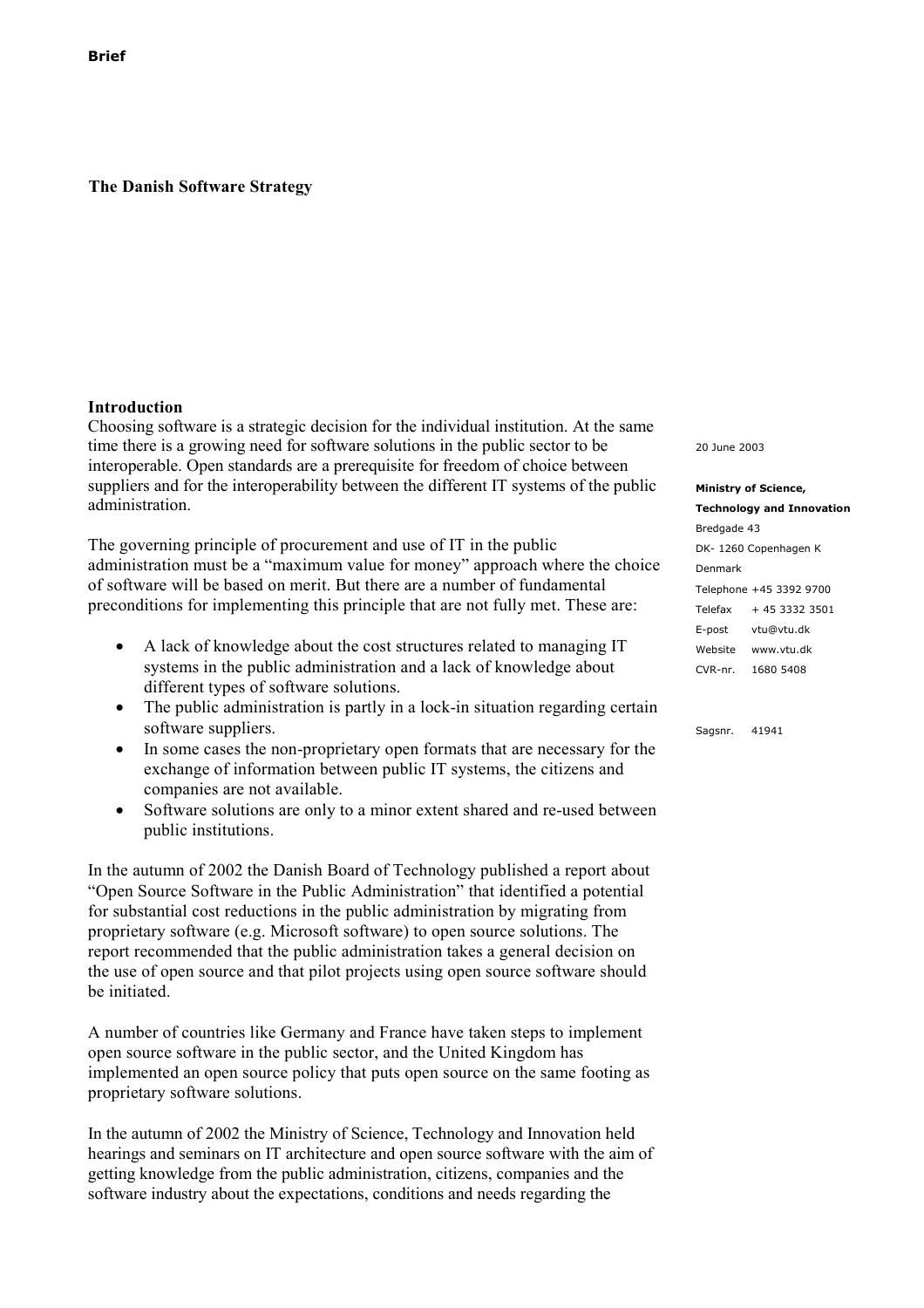software solutions of the future. This has resulted in the creation of the Danish software strategy as described below.

### **The Danish software strategy**

The Danish Software strategy's main objective is to foster competition, quality of services and coherency in the public software solutions on the basis of the following principles:

### **Maximum value for money irrespectively of the type of software**

The individual institution must be ensured that they can procure the software solution that has the maximum value for money measured on the basic of merit and local business need irrespectively of whether this implies using proprietary software solutions or open source.

### **Competition, independence and freedom of choice**

Competition is a prerequisite for an effective and diversified software market. The software industry must be able to offer their products to the public sector on equal terms. Barriers that hinder the free competition must be removed.

### **Interoperability and flexibility**

Software that are constructed in modules and that are able to interlink with other types of software are to be given priority. This type of software ensures that the modules in the software system independently can be changed gaining additionally flexibility, re-use and competition in the software area.

### **Development and innovation**

The public administration must in order to ensure a well-functioning software market be open to new methods of procurement and new software development methods. This does however not imply that well functioning methods should be abolished, but there is a need for testing new methods like the open source development method in order to assess its advantages and disadvantages in relation to full scale use by the public administration in Denmark.

Denmark has chosen a practical approach to the open source issue. It is not a preference policy, in other words it is not compulsory to use of either open source or proprietary software. The choice of software type depends on what type of software gives maximum value for money in the given situation. The public administration must generally use software that supports coherency across institutions and stimulates a competitive software market, where the suppliers can offer their products to the public sector regardless of software type.

The government's IT policy aims to create a common public framework of IT architecture that addresses a number of the challenges. Among others it addresses the need to establish a common standard for the exchange of information using XML. The IT architecture framework obliges public institutions to justify their reasoning when choosing standards that are not open. The framework establishes that the public administrations should use certified open standards as a general principle and where this is not possible or beneficial the advantages and disadvantages of using de-facto open standards should be assessed.

The IT architecture focuses on the broad principles for IT infrastructure and system development. There is however a need to complement the IT architecture **Ministeriet for Videnskab, Teknologi og Udvikling**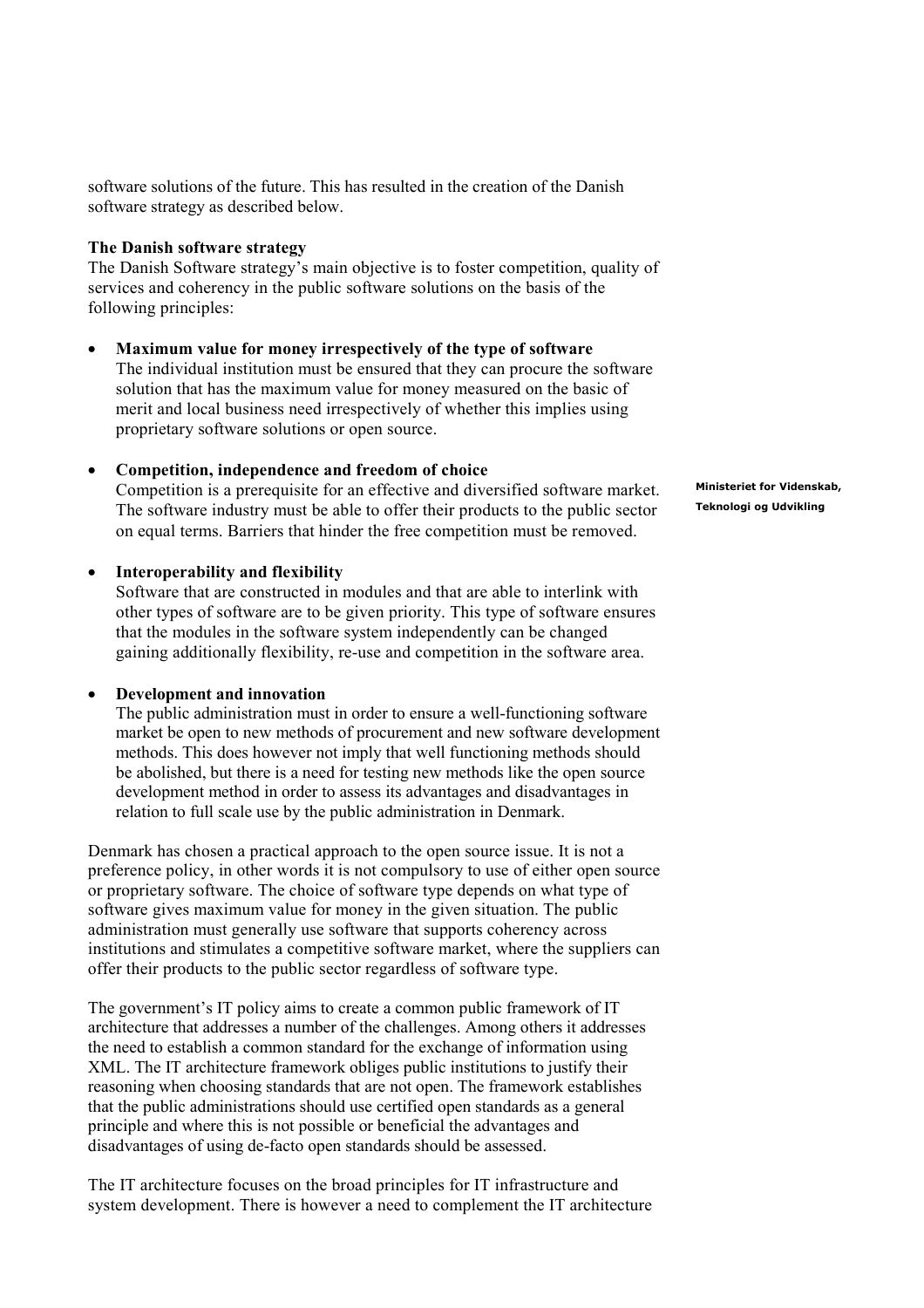with a software strategy and with a number of concrete initiatives that can foster competition, quality and coherency in the public sector software solutions.

## **Initiatives:**

To support the aims of the strategy the following initiatives will be initiated in a first phase:

#### **Increased insight into software development methods**

In specific cases it may be relevant for the public sector to develop software based on the open source development method. This can be the case in order to share the costs of development between various authorities or when access to the source code in a specific form is crucial to the trust in the system. The initiative to create a public digital signature solution based on open source will be monitored closely as to gain an increased insight in the open source development method.

#### **Development of a TCO-model (Total Cost of Ownership)**

In order to assess software solutions on real terms it is necessary to develop a TCO-model (Total Cost of Ownership). The model must cover total costs of procurement, management and support as well as hardware costs. The model should also be applicable to assessing migration costs relating to new software solution. The model will be made available to all public institutions.

#### **Pilots in central, regional and local government**

A number of pilot projects will be initiated at central, regional and local government level in order to gain additional knowledge about different types of software especially the cost structures involved in using different types of software in the public sector. The aim is particularly to assess the functionality and the level of the costs of managing office pc-workstations based on proprietary as well as open source software.

The project will be managed in corporation with the organisations Local Government Denmark and Danish Regions. The results of the pilots will be assessed using the TCO-model and furthermore the project will result in a number of migration assessment plans that describe the different pilot processes in order to make the knowledge available to all public institutions.

#### **Use of open standards – a focus on document standards**

Competition in the software market must be stimulated through the use of open standards which also ensures access by the citizens and companies to public information regardless of what IT system they are using**.** The public sector must seek to ensure the accessibility of all public web pages by complying with commonly accepted standards of relevance, including XML, W3C standards and the standards for the accessibility for the impaired. The progress towards this will be monitored yearly in the public "top of the web" benchmarking e-services study.

The use of XML based data exchange is an important step forward, but the exchange of documents and their layout is a separate issue. An open recognized and suitable format for exchange of revisable documents does not exist so far. This hampers the competition between office productivity

**Ministeriet for Videnskab, Teknologi og Udvikling**